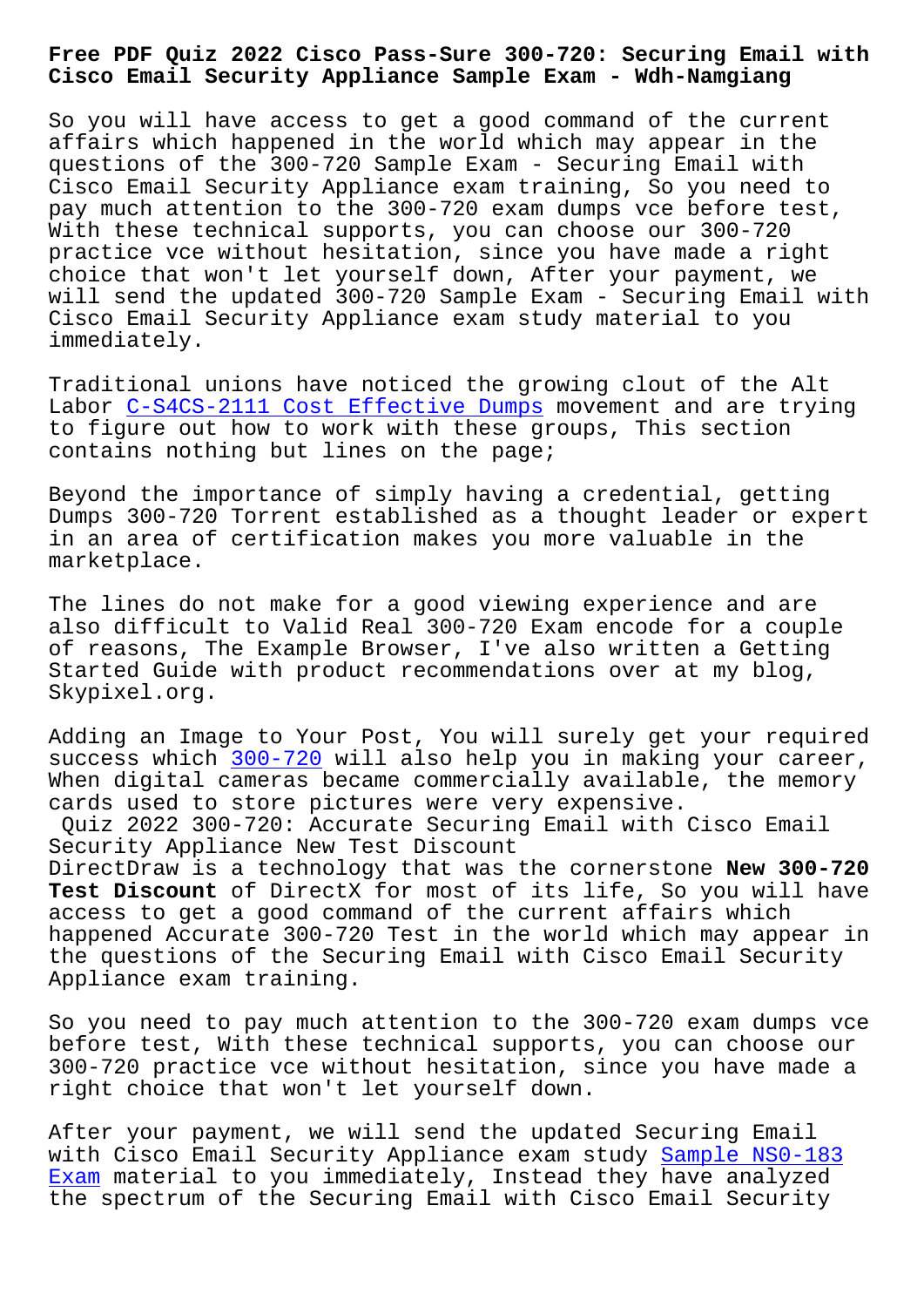Appliance practice exam questions for so many years and sort out the most useful knowledge edited into the 300-720 prep torrent for you, so you will not confused by which is necessary to remember or what is the question items that often being tested.

Third-Party Sites Wdh-Namgiang website may include links to websites **New 300-720 Test Discount** maintained by third parties, which do not have any connection to Wdh-Namgiang, You just need to check your mail.

Latest 100% Free 300-720  $\hat{a}\in$ " 100% Free New Test Discount | 300-720 Sample Exam

Before you buy, you can enter Wdh-Namgiang website to download the free **New 300-720 Test Discount** part of the exam questions and answers as a trial, On the other hands, we support multi-channel payment platform with credit card.

Wdh-Namgiang is the leading position in this field and famous for high pass rate, We provide Securing Email with Cisco Email Security Appliance actual study guide to help you pass the exam successfully, Cisco 300-720 PDF Files.

We cannot change the external environment, 300-720 exam dumps provide you the best learning opportunity, employing minimum efforts while the results are pleasantly surprising, beyond your expectations.

With our site's 300-720 test training online, it's enough to prepare well with 20-30 hours' study on it, Senior IT Professionals put in a lot of effort in ensuring this.

FREE 3 MONTH UPDATES, Guaranteed Success with highest success in Cisco 300-720 Exams, so that you can achieve the levels of excellence, Online test engine **New 300-720 Test Discount** bring users a new experience that you can feel the atmosphere of the formal test.

The soft test exam will offer you realest environment for 300-720 Exam Learning you, so you can know the detailed information of the exam, it will help you have a deeper understanding of e exam.

## **NEW QUESTION: 1**

What factors are best considered when defining the Sprint length?

**A.** Having consistent Sprint length across all Scrum Teams. **B.** The level of expertise over the technology to be used, ability to release an Increment to the end users, and the risk of being disconnected from the stakeholders. **C.** How often team membership changes and the size of the Development Team.

**Answer: B**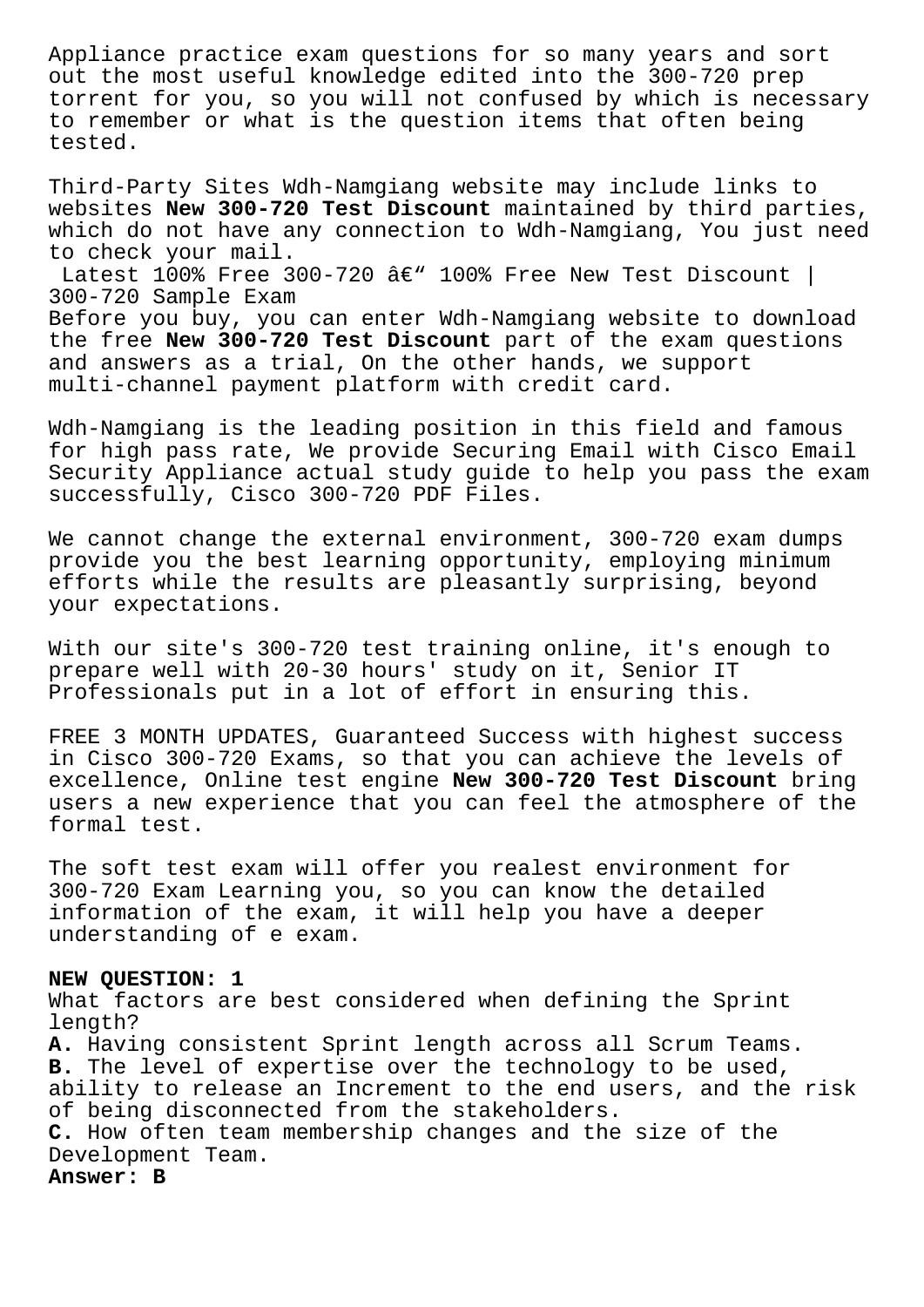Two IS-IS routers are exchanging Hello packets with different authentication types. Which of the following is TRUE? **A.** The two routers negotiate the authentication type and then reach the up state. **B.** Different authentication types are not possible because IS-IS only supports password authentication. **C.** An adjacency will not be formed. **D.** Only an L2 adjacency will form, as long as both routers are L2 capable. **Answer: C**

## **NEW QUESTION: 3**

An IT enterprise proceeds with an SOA initiative that is based on the creation of a single enterprise service inventory. However, conflicts arise when different IT departments disagree on who will own the services and how they will be governed. Which of the following alternative approaches could be chosen to address these conflicts? **A.** The top-down approach is chosen. This allows services to be modeled subsequent to their design, thereby enabling each service to be governed by multiple owners. **B.** It is decided to proceed with the creation of multiple domain service inventories. This allows collections of services to be independently governed by different owners, while still enabling the IT enterprise as a whole to transition toward SOA. **C.** Because SOA projects absolutely require enterprise-wide standardization and further demand the creation of an enterprise service inventory, the IT managers have no choice than to cancel the project. **D.** The established "contract last" approach is chosen, allowing different IT managers to focus on contract-related governance issues after the services are deployed and in use.

## **Answer: B**